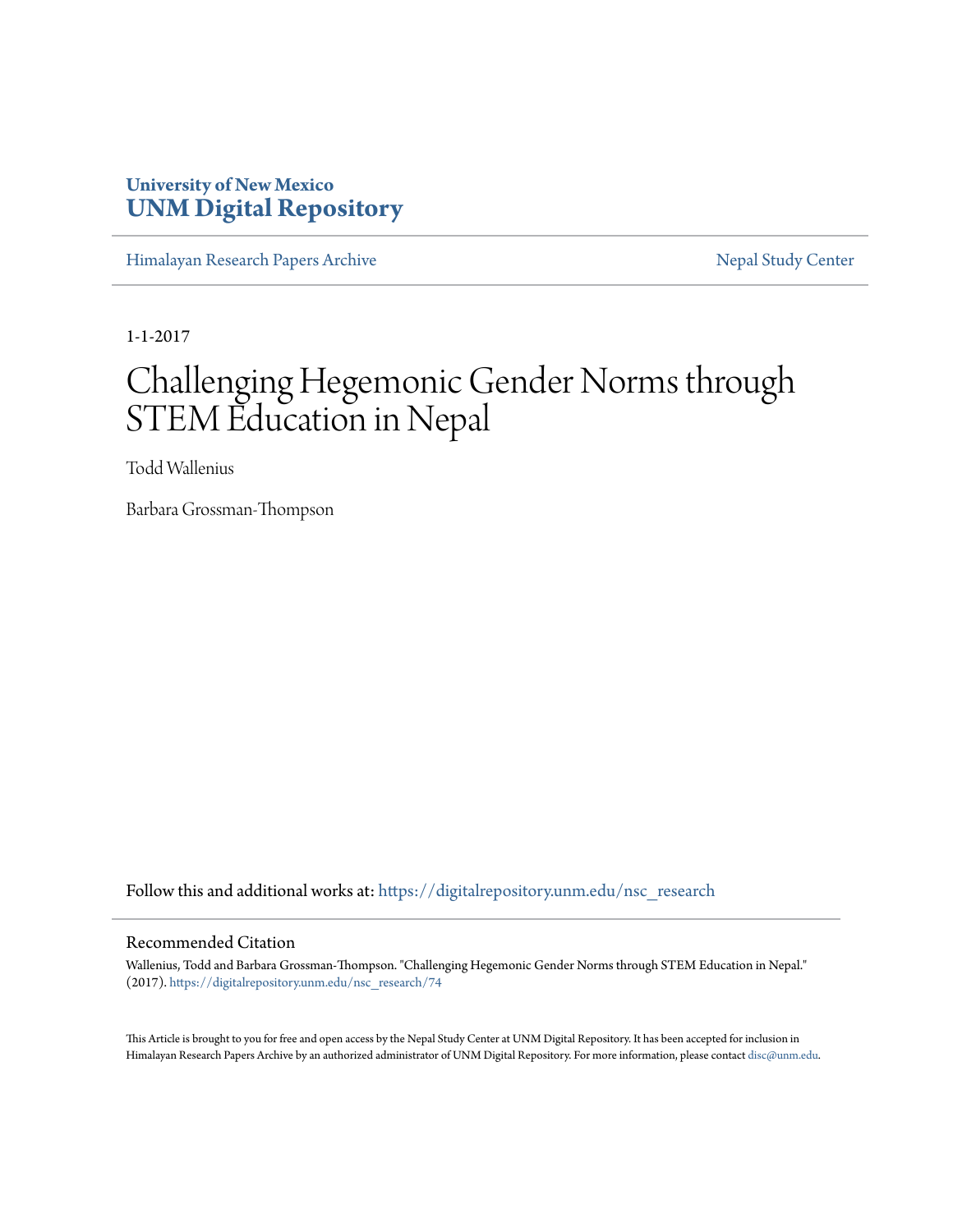**Research Note**

# **Challenging Hegemonic Gender Norms through STEM Education in Nepal**

# **Todd Wallenius<sup>1</sup>and Barbara Grossman-Thompson<sup>2</sup>**

#### **ABSTRACT**

*Aid and development have long targeted schooling as a primary site of intervention in Nepal. However, scant research has explored perceptions of development among educators themselves. This study considers how Nepali educators understand themselves as beneficiaries and agents of development within the context of a U.S. Department of State funded education program. Further, the paper considers how educators understand hegemonic gender norms, and how their participation in this program may challenge them. The study suggests that the program – as part of larger development initiatives – is a location and context through which girls' and educators' identities are negotiated in Nepal.* 

Keywords: STEM education, gender, development, Nepal

# **I. INTRODUCTION**

1

Through the Four Point program funded by the United States in 1951, Nepal received its first direct foreign aid payment of US \$2000 (Whelpton, 2005). Since then, foreign aid and development efforts in Nepal have been inseparable, operating as twin, synergistic processes (Panday, 2011). Though Nepal has a long history of home-grown education initiatives (Sharma, 1990), foreign aid has targeted schooling as a primary site of intervention. While foreign aid for educational programs flows into Nepal under a 'politically neutral' guise (Panday, 2011), these programs, and the development discourse that frames them, have ideological consequences. In particular, education programs that target girl children confront hegemonic constructions of Nepali womanhood, which have historically disapproved of girls' education. The encounter between competing ideologies has led to a process of identity negotiation for educators, students and parents alike.

**This study explores how Nepali educators understand themselves as beneficiaries and agents of development within the context of** a U.S. Department of State funded education program. Further, it considers how educators understand

<sup>&</sup>lt;sup>1</sup> Corresponding author, and teacher in the International Baccalaureate Diploma Programme, Ullens School, Kathmandu, Nepal. Email: wallenius.todd@gmail.com.

<sup>&</sup>lt;sup>2</sup> Assistant Professor in International Studies at California State University Long Beach, Long Beach, California, USA. Email: barbara.grossman-thompson@csulb.edu.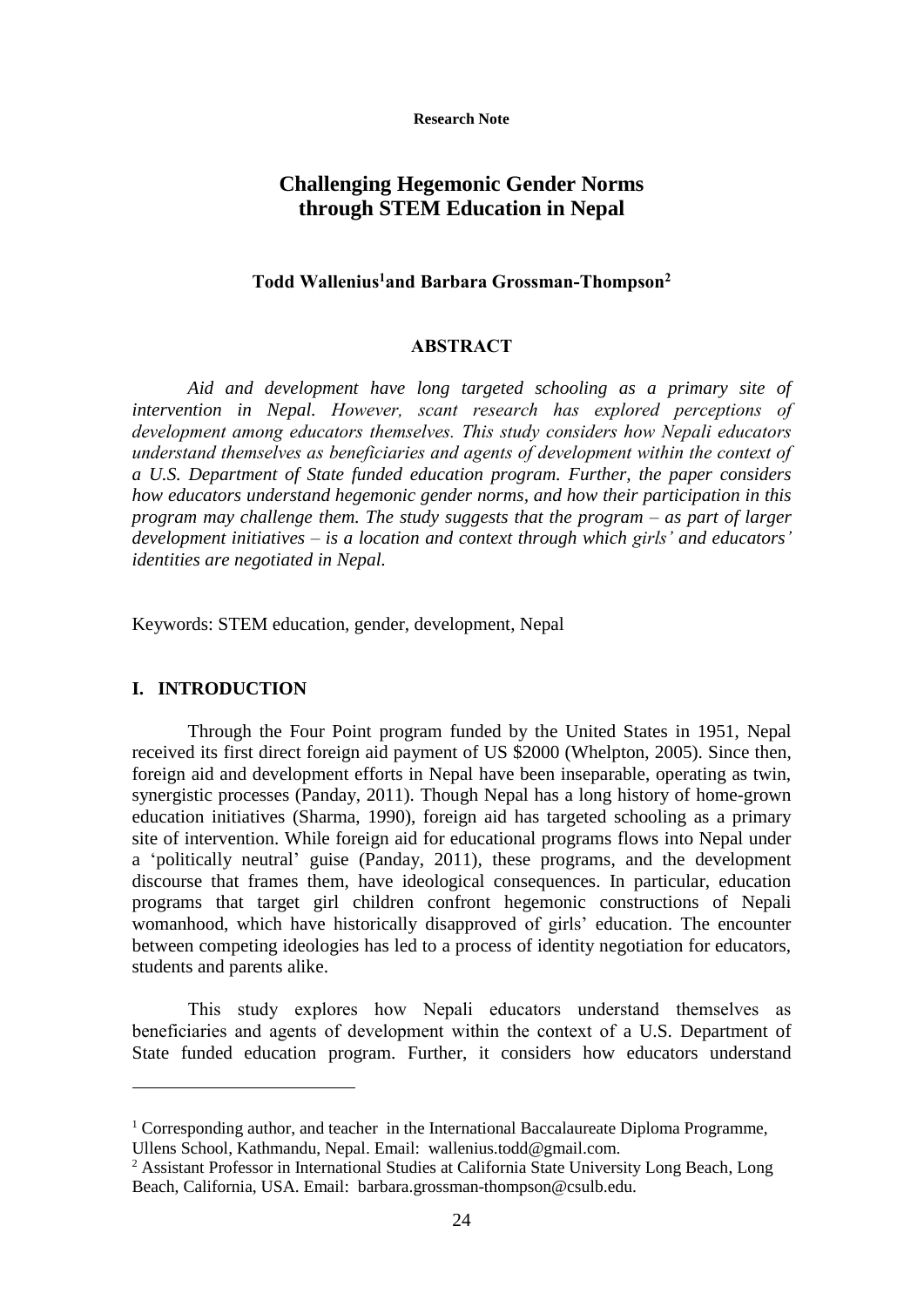hegemonic gender norms, and how their participation in this program may challenge these norms. We examine educators' perceptions through the concept of *bikas*—the Nepali word for development. In popular consciousness, *bikas* describes anything new or foreign (Pigg, 1996). As a concept, however, it is frequently juxtaposed with the traditional and historic culture of Nepal, which is understood as rural, pastoral and bound by hegemonic Hindu norms. Thus, being *bikasit*, or 'developed,' has a practical, cultural, and economic value that enables one to operate in the wider, modern world of development. Although it is widely acknowledged that schools are a primary site of development (Shrestha, 1993), according to our knowledge, scant attention has been given to Nepali educators themselves—a gap this research addresses.

### **II. GIRLS GET STEM SKILLS**

Funded by the U.S. Department of State, the Girls Get STEM Skills (GGSS) program provided 254 girls in grades 6, 7, and 8 with foundational science, technology, engineering, and mathematics (STEM) skills during an eight-month period spanning 2015-16. GGSS took place at three government schools that were identified as having a large population of traditionally under-served students in Pokhara, Nepal's second largest urban centre. **Empowering Women of Nepal (EWN), a NGO founded and run by Nepali women, served as the implementing organization and** helped teachers conduct and coordinate STEM classes throughout the duration of the program.

**The GGSS program was designed to bridge the gender achievement gap in Nepal by providing girls with training in core STEM skills. GGSS used targeted instruction of pre-STEM skills, such as computer literacy and problem solving, to address women's low representation in Nepal's skilled work force. While many empowerment-based programs focus on providing skill training to women already on the job market, GGSS addressed the problem at the secondary education level. By intervening at the secondary school level, before girls are tracked away from vocations in STEM, GGSS aimed to attract girls to high skill careers and avert inter-generational deficits in education.**

**The GGSS program also sought to affect the attitudes of parents, classroom teachers, and school administrators about the capacity of girls to excel in STEM subjects. Long-term goals included creating lasting shifts in schools' approach to teaching girls in pre-STEM skills. In this way, the GGSS program did have overt ideological intentions that explicitly labelled girls' absence in STEM fields as both a material and cultural problem. To prepare schools to implement the GGSS curriculum** a leader of the GGSS grant team trained participating teachers, administrators, and EWN staff over a two-day orientation program in Pokhara.

# **III. METHODS**

1

We chose a thematic analysis design for this study. Our research questions included, 1) what perceptions do GGSS educators have of the gender imbalance in STEM fields of study? and 2) how do GGSS educators view themselves in the context of Nepal as a 'developing' 3 nation? Participants were recruited and selected from

<sup>&</sup>lt;sup>3</sup> The term "developing" is used in quotation marks to acknowledge its contested and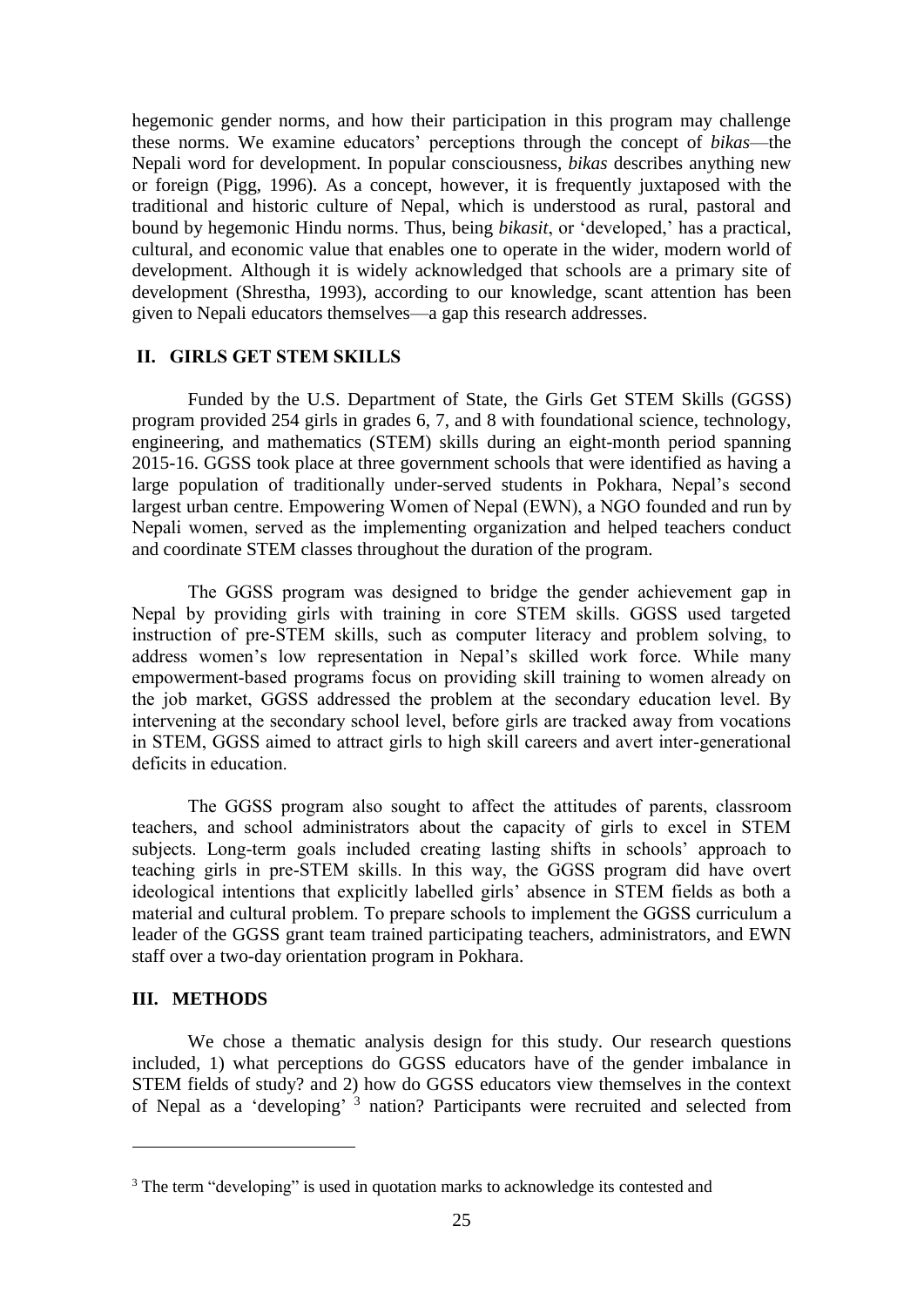teachers and administrators who taught or implemented the GGSS program at three Pokhara area Secondary Schools in 2015-16. EWN provided an existing list of GGSS educators and facilitated introductions between researchers and participants. All three GGSS participating schools and the EWN main office in Pokhara, Nepal were visited.

A total of 18 Nepali educators were interviewed. This included 10 individual interviews and two focus groups consisting of six and two educators respectively. The interview protocol, based on the research questions, was semi-structured and open ended. During interviews, participants chose a pseudonym and completed a demographic questionnaire. Each interview lasted approximately 30 minutes. At the end of the interview, participants were given the opportunity to change their responses or express anything not covered in the interview. Focus Groups were arranged for participants who preferred group discussion to individual interviews. Two classroom observations were also conducted at the invitation of teachers.

All recorded data was transcribed along with field notes. Thematic analysis was preferred to the grounded theory approach to understand the social phenomena of the GGSS program itself rather than produce an overarching theory. Through an iterative process, 43 initial codes were synthesized into major themes. The findings are presented below in their thematic sections.

## **IV. FINDINGS**

### **4.1 Social and Cultural Restrictions**

Gender imbalance in STEM was widely acknowledged as a 'problem' among GGSS educators, who cited a variety of cultural and social reasons for the educational gap (Ijon<sup>4</sup>). Many pointed to family pressure to get married as a factor that restricted girls' access to education. Deepak, a science teacher, explained, 'most of the parents have the concept that girls have to get a nice family environment and a nice caring husband.' He continued, '[Parents] say, "hey, you have to handle your home, you have to go into the home of your husband," like that.' Deepak's reference to 'the home of your husband' refers to the traditional marriage practice in which women leave their natal home to live with her husband's family. His comments demonstrate recognition that traditional Nepali marriage practices disincentivize families from investing in their daughters' schooling. Girls' education is not seen as a worthwhile investment because they 'go to someone else,' meaning their earnings will not stay within their natal family (Chandrakanta).

Educators also pointed to 'male dominated' Nepali society as restricting girls' education (Sagar Rana). Chandrakanta explained, 'the thinking we have in Nepal is poor towards the girls. In our society, girls have to suffer the family.' Educators' comments disclosed their understanding of women's historical confinement to the private realm. Ijon divulged, 'parents do not allow girls to go outside from the home.' As a result, 'girls face many difficulties to study technical subjects because they have to go to outdoors and parents do not allow them to go' (Ijon). Ijon's reference of 'outside'

<u>.</u>

problematic nature (Sachs, 2010).

 $\frac{4}{4}$  All names are self-selected pseudonyms.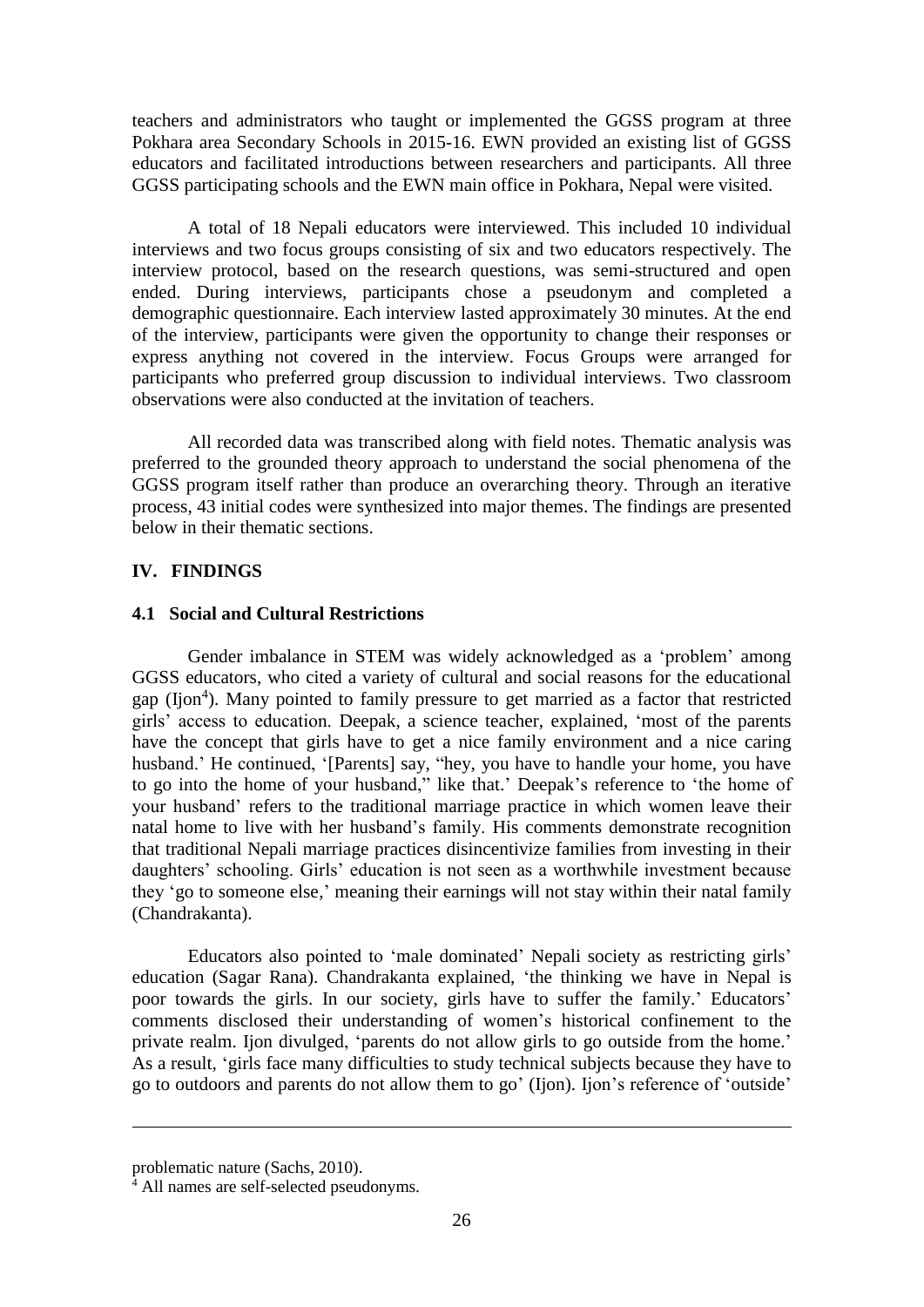and 'outdoors' is an acknowledgement of parental preferences for girls and women's domestic seclusion. For the parents of young girls, 'outdoors' refers to participation in the public spheres of education and wage labor, arenas which have not been historically welcoming of women.

### **Need for Development**

14 out of 18 educators mentioned Nepal's lack of material resources as a major social and educational challenge. Referring to physical conditions, Deepak stated, 'most of the Nepali people are living in scarcity.' He continued, 'we don't have much, we don't have many available resources.' Similarly, Ijon lamented, 'important materials are not at our school,' and continued 'we have no projector and no teacher's laptop.' A dearth of materials meant Nepali schools were unable to teach students effectively or efficiently. Educators viewed the absence of material resources and education as a reflection of Nepal's lack of *bikas* or development. Devid, a computer teacher, explained, 'Nepal is [an] underdeveloped country, you know very well. In Nepal, many students are ignorant of education, skills, and training programs.' Devid's expression 'you know very well' reveals a universal view of Nepal's underdevelopment in comparison to the West. Devid's emphasis on 'you' pointed to his acknowledgement of the researcher's position as a white male westerner from a *bikasit*, or developed, country who would clearly recognize the comparative lack of resources in his classroom.

#### **Beneficiaries of development**

As a result of Nepal's perceived underdevelopment and material lack, educators viewed themselves as beneficiaries of 'resources from donors.' School principal Abhishek was 'proud to get this project here,' as the GGSS program had energized the school community. Educators saw the program as 'a great chance,' for students and themselves. Deepak Paudel explained, 'we taught them and we learned at the same time.' As a result, teachers described becoming 'updated in language and learning.' 'Updated' in this context reveals the modernity's influence in Nepal, where knowledge of science and the English language can greatly increase one's social and economic standing. Seeing themselves as beneficiaries of GGSS, educators offered 'thanks to those like you who provide us this chance.' The phrase 'those like you' again reflects *bikas*' colloquial association with foreign aid and foreigners, particularly white Westerners. Shyam described himself as 'waiting' for 'another program to be provided to us,' revealing the manner in which one-off programs like GGSS can lead to failed initiatives by preventing locals from integrating projects with existing processes or tasking locals with the upkeep of expensive programs.

# **Agents of Development**

Educators' perceptions showed that they understood and embraced the GGSS program's mission to challenge hegemonic gender norms. Kancho, a science teacher, reflected, 'for this problem to be addressed, we have to erase the misbeliefs or myths of our society.' Accordingly, educators saw themselves as preparing girls for a 'career in the computer line or as a computer engineer,' directly challenging the Nepal's dominant gender roles (Deepak Paudel). Kancho explained his success in this endeavor, 'Before the program we asked the girls, "What do you want to be in future?"' He continued, 'The girls' aim changed after the duration of the program. Some told us, "we want to be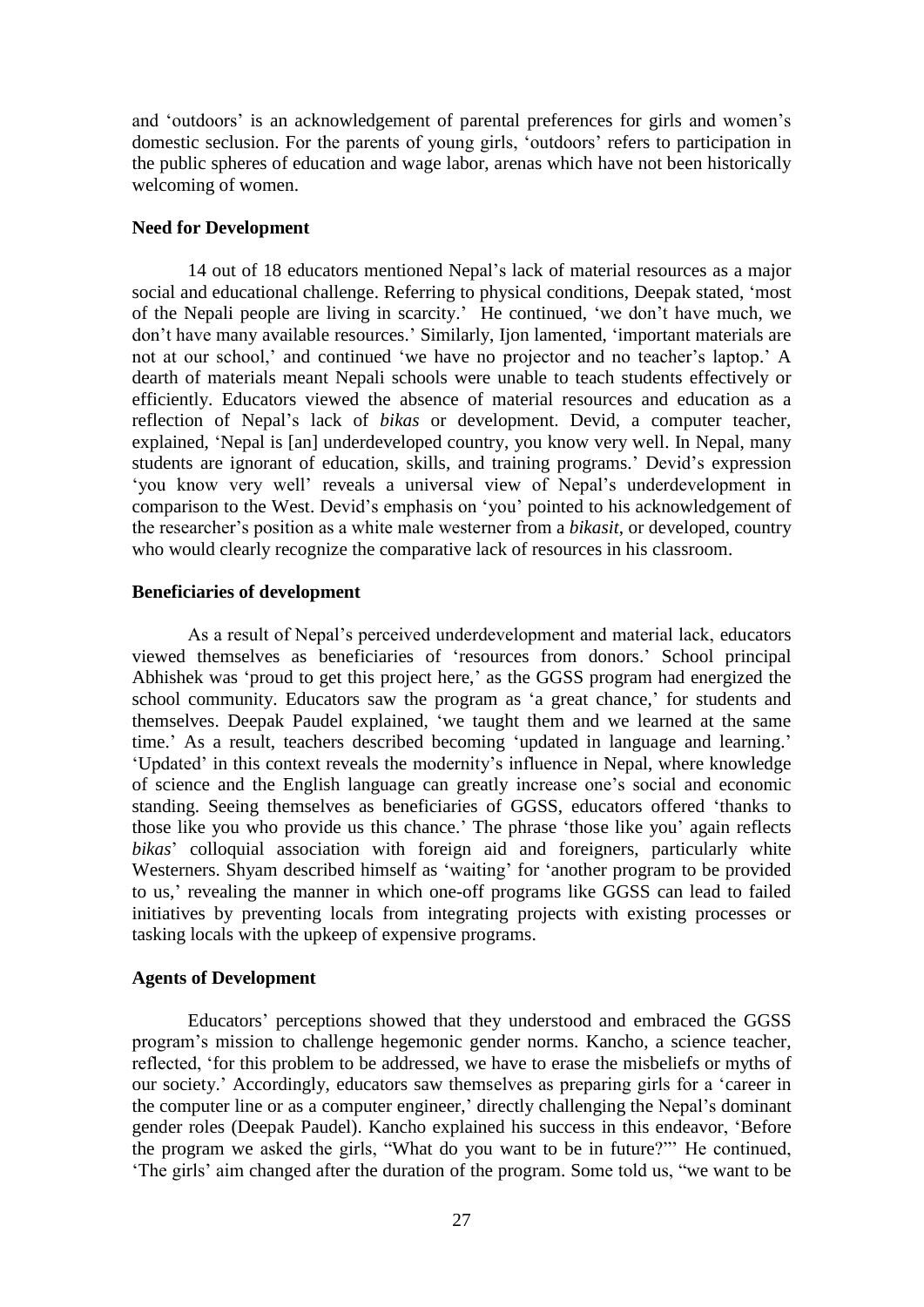a lecturer like you," and some told us, "we want to be like software engineer, computer engineer."' Accordingly, educators advocated for the expanded implementation of the STEM program. Babu Paudel recommended, 'take this program to the remote site of the Karnali River,' an isolated region viewed as deficient in development. Devid suggested, 'continue this program whenever, in any corner of world, in Nepal, or anywhere,' pointing to the need to bring *bikas* to any and all remote regions. By embracing GGSS aims and advocating for the expanded implementation of *bikas*, educators' revealed their perception of their position as agents of development.

# **V. DISCUSSION**

This study points to an ongoing tension in Nepal between hegemonic gender norms and development ideals. Through the GGSS program, girls were taught to participate actively in their education and pursue high skill and high value STEM careers. At the same time, however, women are met with persistent hegemonic gender norms that counter these exhortations. Hegemonic norms that disapprove of women's nobility and visibility in public space continue to have tremendous power in Nepal. Thus, as Grossman-Thompson (2017), in her work on contemporary gender norms in urban Nepal explains,

while the ubiquitous development discourse urges women to "modernize" through higher education, political participation, and capitalist productivity, hegemonic norms promoting women's domestic role inhibit women's ability to participate equally in the promises of modernity (p. 489).

These competing visions of modern Nepali womanhood present a challenging mix of directives for girl students navigating their path to adulthood.

A principal impact of the STEM program for girls may be an exacerbation of the ideological tensions between hegemonic gender norms and *bikas*. For young Nepali women increasingly negotiating between development discourse and high-caste Hindu gender ideology, programs such as GGSS are the locations and context in which modern girls' identities are mediated. While GGSS supports the 'empowerment' message of development discourse, its conflict with dominant gender norms leads to a slippery social landscape for girls to traverse. How, then should GGSS participants 'make sense of these competing visions of modern Nepali womanhood?' (Grossman-Thompson, p. 502)

In addition to providing a space in which girl students shape their identity as modern young women, the GGSS program is also an arena where educators come to understand their role in Nepal's development agenda. Educators' dual understanding of themselves as beneficiaries and agents of development demonstrates how development discourse is accepted and then perpetuated by educators in Nepal. Education, as a critical aspect of a *bikasit* (developed) identity, has been a historical point of intervention for development programs. Thus, it is not surprising that educators understand themselves as part of a *bikas* vanguard. The GGSS program not only functioned as a vector of STEM skills transference from trainers to teachers to students, but also served as a medium for the transfer and circulation of ideas about the politics of gender, development and Nepali cultural norms more broadly.